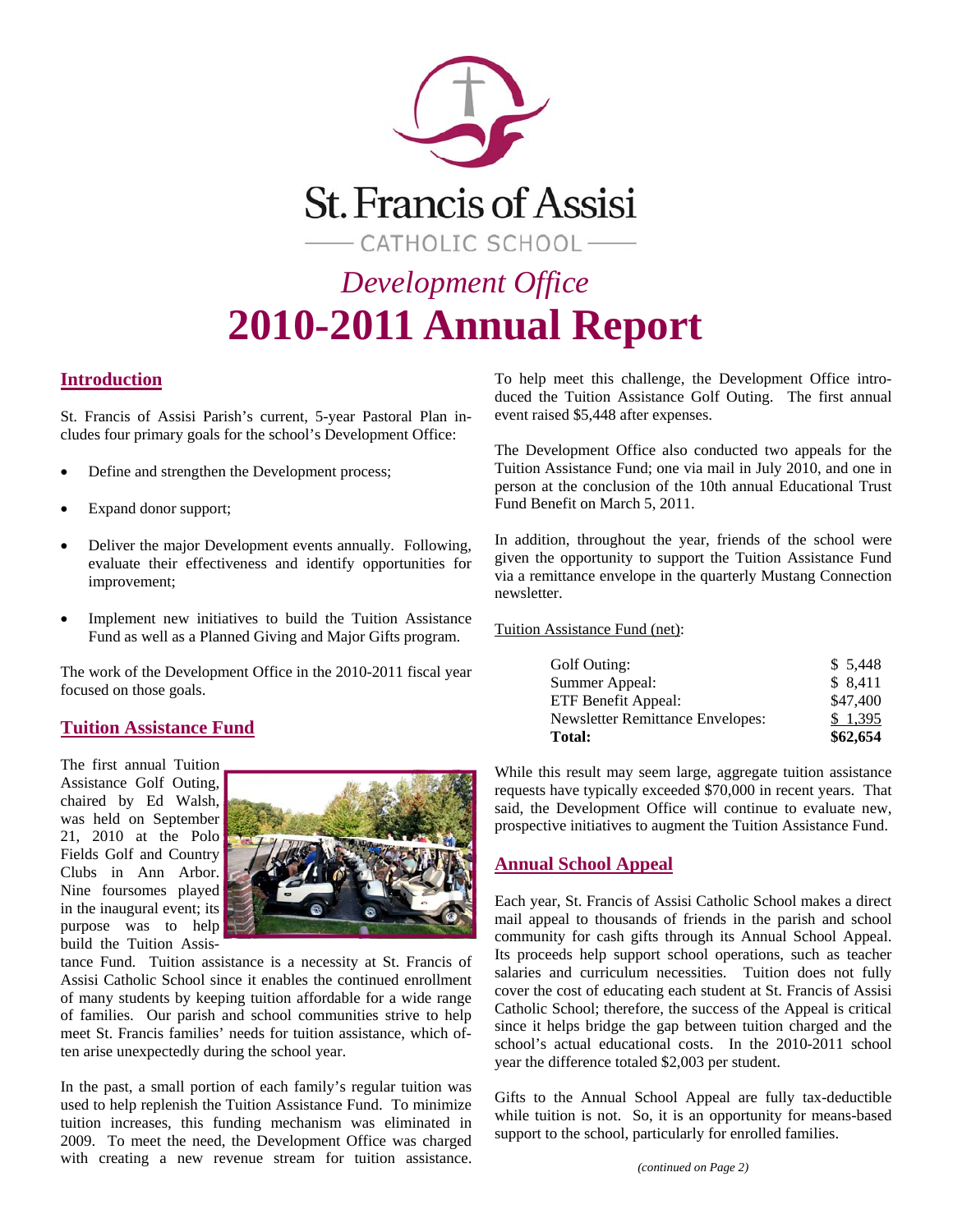During the budget planning process each year, the Development Office establishes a target for the Annual School Appeal. In recent years, the target has exceeded the funds raised.

The 2010-2011 Annual School Appeal raised \$58,060 (before expenses of \$2,878) or 65% of its \$90,000 goal. In the spring of 2011, the Development Council (the volunteer support team to the Development Office) agreed in principle to conduct a review of the Annual School Appeal to consider ways it could possibly change to improve its overall outcomes.

In addition to the Annual School Appeal, many friends contribute to the school's operational costs via the Mustang Connection newsletter remittance envelope or when the time was best for them during the year. Those gifts were credited to "Other Development Income" to assist with ongoing operational costs.

Annual School Appeal / Other Development Income (net):

| Annual School Appeal:     | \$55,182 |
|---------------------------|----------|
| Other Development Income: | \$ 2.942 |
| <b>Total:</b>             | \$58,124 |

### **Educational Trust Fund (ETF)**

The 10th annual Educational Trust Fund (ETF) Benefit, chaired by Mark and Jane Vogel and Sergio and Kristin Scarcella, took place on March 5, 2011. The event, which was held at the Four Points Sheraton in Ann Arbor, featured a Mardi Gras theme and included a sit-down dinner, dancing, charitable games, and a silent and live auction. Over 260 guests attended the Benefit, which raised \$50,423 in net proceeds for the Educational Trust Fund. That total included donations from sponsors, as well as friends unable to attend the event.



In the 2010-2011 school year, the Development Office launched an initiative to secure sponsors for the annual Benefit to help underwrite some of the costs. These generous sponsors participated:

> Active One Construction Company Associated Plumbing & Sewer Service Bank of Ann Arbor Jeff Crause at Edward Jones Print-Tech, Inc. Wiltec Technologies, Inc.

The Development Office also introduced the **ETF Leadership Circle** to ensure consistent growth of the Trust Fund over time. The program invited supporters to make a multi-year commitment to the Trust Fund of at least \$1,000 annually, for 5 years; twenty-seven families responded favorably in the first year.

Together they committed a total of \$190,000, and by the end of the fiscal year, the ETF realized \$32,000 from those pledges.

In addition to the ETF Benefit and the Leadership Circle, many friends contributed \$4,202 in new gifts to the Trust Fund. Several of them were donations in honor, or in memory of someone, and they ranged in amount from \$30 - \$1,000.

All of these efforts help build the ETF, whose primary purpose is to provide long-term financial assistance to St. Francis of Assisi Catholic School. The ETF pools gifts of money and invests the permanent fund to generate an income, which is then awarded to the school each year for operations. The most recent award (based on a formula set forth in the Trust documents) totaled \$53,000.

### **Fiscal Year 2011 ETF Results**

| New Gifts:                             | \$4,202     |
|----------------------------------------|-------------|
| Leadership Circle Gifts:               | \$32,000    |
| ETF Benefit:                           | \$50,423    |
| <b>ETF Operating Expenses:</b>         | \$ (475)    |
| <b>Total Net ETF Revenue:</b>          | \$86,150    |
| Investment Interest Earned:            | \$27,518    |
| Unrealized Market Gain:                | \$114,745   |
| <b>Net Investment Results:</b>         | \$142,263   |
| Award to St. Francis of Assisi School: | \$ (53,000) |
| ETF Beginning Balance, July 1, 2010:   | \$1,121,296 |
| Net Increase in ETF Assets:            | \$ 175,413  |
| Ending Balance, ETF, 6/30/2011:        | \$1,296,709 |

## **Car Raffle**

The 15th annual Car Raffle, sponsored by Gene Butman Ford and chaired by Patrice Deutschmann, incorporated changes suggested by a Focus Group which met in June 2010. The top prize offered the winner a 2-year lease on a 2012 Ford Focus with a \$6,000 cash alternative. Four additional cash prizes of \$1,000, \$750, \$500 and \$250 were also awarded.

Proceeds from the raffle totaled \$56,745 (before expenses of \$6,185) or 81% of the \$70,000 goal. The monies raised supported school operations which helped keep tuition affordable. Each year, the Car Raffle gives school families the opportunity to raise dollars from people who may have no other connection to the school, other than through the purchase of a raffle ticket. It also increases the school's visibility in the community.



Two goals of the 2011 Car Raffle were to reverse a trend of declining school family participation, and declining revenue. The percentage of tickets sold by the total of school families improved from a low of 63% in 2008 to 71% in 2011, and net revenue increased slightly as well.

Since its inception, the Car Raffle has raised \$1,050,866 in gross revenue. St. Francis of Assisi Catholic School is grateful to Ken Butman and Gene Butman Ford for their ongoing support.

### **Total Net Car Raffle**: **\$50,560**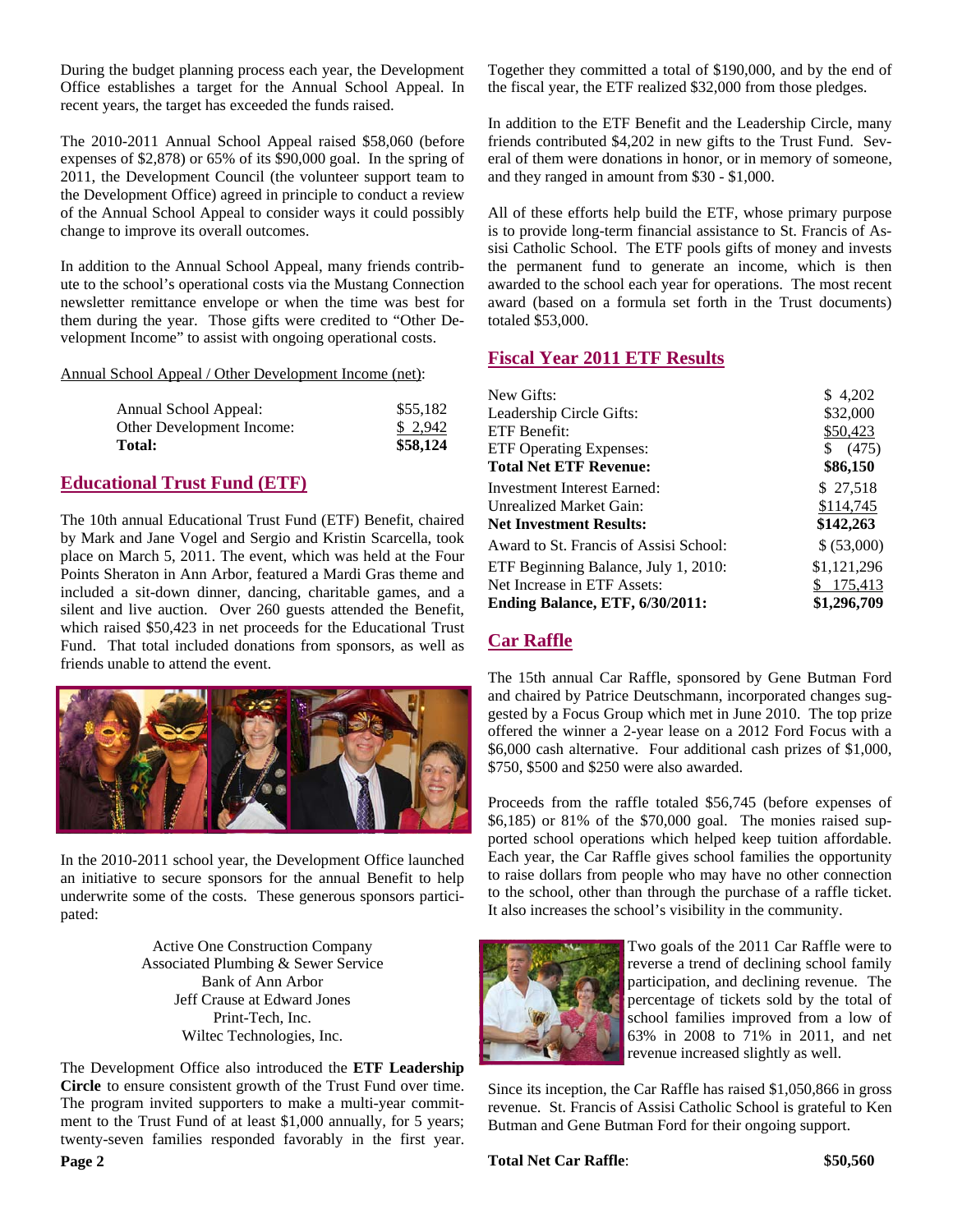# **Thank You Donors**

# Development Office

# July 1, 2010 - June 30, 2011

*St. Francis of Assisi Catholic School extends sincere appreciation to the donors listed below, as well as 21 unlisted, anonymous donors. Their financial support continues a strong tradition of generosity to help meet important school needs.* 

*St. Francis of Assisi Catholic School is also grateful to the many unlisted individuals and businesses who contributed merchandise and services throughout the year.*

Harry & Candia Laughlin

David & Kristen Ablauf Active One Construction Virgilio & Kathy Aguilar Peter & Connie Albarello David & Elaine Allore Elizabeth Andrews William & Mary Claire Anhut John & Janel Antos Leonard & Jane Antosiak Fernando & Claudia Arreola Associated Plumbing Carl & Richelle Babcock Eric & Laura Babe James & Mary Baldwin Bank of Ann Arbor Sean & Kathryn Bannan David & Monika Barera Michael Barera David & Ruth Barsan Eric & Renee Baude Allan & Maribeth Beatty Jane Belanger Barry & Josephine Bellaire Robert Berarducci Michael & Julie Bernas Thomas & Andrea Best Allan & Olga Bike James & Virginia Birchler Herbert & Christine Black J. David & Tamara Blaha Daniel & Dawn Blower Barbara Bocan Jeff & Janet Bocan Pat & Ann Bogits Dan & Kim Bonenberger Richard & Karen Boothman Robert Borowski Rick & Teresa Bossard Lloyd & Lisa Bozzi Thomas & Elaine Brady Dale & Elaine Brandenburg Chris & Mary Ann Brandly David & Judith Brant Diane Briggman Nadine Brown Thomas & Lori Buiteweg Kenneth & Laurie Butman Timothy & Jamie Cahill Alice Campbell Christian & Theresa Canzano John & Denise Carethers Christopher & Lauren Caris Mario & Ami Ciricola Scott & Jessica Clayton Brian & Meg Coffman Christopher & Traci Coffman Ray & Stephanie Coleman Frank & Judy Colligan Rock & Janet Collins Sara Collins Frank Comstock Dan & Laura Conlin L. Thomas & Carolyn Conlin Robert & Julie Conlin Miriam Connolly

Kevin & Elizabeth Conway Clifford & Maureen Cook Kristy Cook Alan & Lorraine Cordeiro David Corrin Donald & A. Anne Courtois Jeff Crause at Edward Jones Joe Creal Amelia Crisostomo Steven and Julie Daleiden Robert & Maura Dalian Constance D'Amato Terry & Diane Davidson Michael & Mary Davis Margaret De Shano Michael & Laura DeBacker Mike & Jody DeBacker Stephen & Lillian DeBacker David & Charlotte Decker Gerry & Donna Decker Douglas & Lisa DeFord Richard & Barbara Dehn Christina Deininger Peggy deJonckheere M. Susan Delonis Daniel & Daisy Demlow Roy & Patrice Deutschmann William & Norma Devaney Bill & Ehren Dirksen Patricia Dobbs Matthew & Margaret Dochoda Assen & Dora Dontchev Richard & Jane Dorr Raymond & Jodi Douglas Evelyn Downer John & Veronica Downer Gail Drake Lillian Drury Fr. Terrence Dumas Thomas & Joyce Durham James & Lisa Edwards Joseph & Ann Edwards Robert & Angeline Egan Douglas & Sandra Elser Thomas & Christine Erkkinen Esquire Interiors John & Theresa Ewald Mark & Karen Falahee Steve & Laura Falcone Joseph & Rosalind Fantone Julia Fantone Qais & Rand Farjo Marc & Julianna Feeney Doris Filisko James & Evelyn Finn Doug & Collene Finn Raymond Fitzgerald Ron & Kate Fitzgerald Brian Fix Ted Fosdick Carl & Carolina Fulper Richard Galant Annie Gallagher Michael & Joy Gallagher David & Karen Gamret

H. N. Genova Development Robert & Angela Geppner William & Angela Giannobile Merritt & Carolyn Gillilland Steven & Blanka Girard Heather & Peter Goethals Carlos & Margherita Gonzalez Glenn & Amy Gottfried Christopher & Joady Grant Dorothy Greca Douglas Gross Cyril & Cathy Grum Kurt & Deborah Gulbrand Peter & Jill Hagan Laurence & Bonnie Hagerty Vern & Jacqueline Hall Mary Halsey Steve & Amparo Herbert Steven & Debra Hermann William & Susan Hermann Margaret Hicks Jeffrey & Stacey Higgins Leah Higgins Mary Himlin Scott & Linda Hinshaw Anne & Tim Hoban Robert & Patricia Hoffman Jeffery Holden Michael & Diane Hora Charitable Foundation Bryan & Debbie Howay Steve & Kathey Huczek Mary Anne Hudge Chuck & Cokey Huffman Daniel & Colleen Hughes Paul & Ellen Hughes-Cromwick Thomas & Susan Hungerford Ann Hungerman Michael & Kathleen Ignatoski Darlene Imus Jeffrey & Judith Inge Rick & Elizabeth Jarzembowski Erich & Ann Marie Jensen Tom & Gigi Jetton Joy Jilek Mary & Michael Johnson Joseph & Suzanne Jurasek Christopher & Susan Kaniut Paul & Linda Kawka Philip & Julia Kearney Chris & Andrea Kempton Mark Kempton Robert & Arlene Kennedy Barry & Karen Knight John & Frances Koepele Robert & Mary Lou Kramer Florence Kruzas Timothy & Caroline Kuhn Jane Kulpinski Maureen Lacey Adelaide Laetz Todd & Maureen LaHote Jim & Lynn Laidlaw Lorne & Mary Langlois Steven & Diane Laten

Stephen & Julie Lavender Andrew & Elizabeth Lawrence Paul & Geralyn Lemanski Larry & Wendy Lemke Elizabeth Lemmer Michael & Diane Leoni Kirk & Susan Lignell Fr. John Linden Michael & Molly Lipham Jeffrey Lohmeyer Stephen Loney David Longe Paul & Rhonda Longworth Kristine Lovelace Thomas & Ruthanne Luttrell Corey & Stephanie MacGillivray John & Helen Magielski Dorothy Magioncalda John & Sue M. Maguire Michael & Holly Makowski Jorge & Lucita Manalang Jon & Sue Maninga Richard & Barbara Mannis John & Marilyn Markiewicz Mike & Stacey Marsh Edward Masten Lucia McAllister Dee McCabe Carol McCaffrey Fr. James G. McDougall Patrick & LeeAnn McKeon Bill & Kathy McLaurine Jonar & Mary Mendoza Patricia Michael Rosemary Mierzwa Daniel & Catherine Miling John & Cecilia Miller Matt Miller Richard & Linda Miller Michael & Joan Minerath Mary Moffett Christopher & Lynette Mollo C. Steve & Lisa Morris Steve & Mary Morrison Andrea Mosley Ronald & Samantha Mucha Benjamin & Diane Mukkala Edwin & Constance Murphey Michael & Sherry Nadeau Eugene & Katherine Napolitan Eric & Colleen Neal Michael & Linda Nearing Renee Nettle Catherine Nichols Northwestern Mutual Foundation Oscar & Raquel Notz John & Diane Nowak Gabriel & Eloisa Nunez David & Katie O'Brien Lawrence & Susan O'Leary Maxine O'Neill Vince & Gail O'Neill

Norma Orona James & Ellen O'Sullivan Christian & Maura Overland Gena Pahucki Barb Palkowski Gregory & Kelly Palkowski James & Pamela Palm Bob Papp Stuart & Lisa Parker Timothy & Shann Patton Joshua & Eileen Peck Lawrence & Molly Peck Joe & Kim Peoples Jane Peterson Colleen Pierce Pietrasiuk Foundation Richard & Leslie Platte Robert & Jill Pollock George & Barbara Pomey Jim & Finola Pommerich Jeffrey & Joanna Post Jacqueline Presta Christopher & Carolina Purdy Dylan & Danielle Raymond Janet & Michael Reid Jeffrey & Amy Remillard Real & Suzanne Remillard Edward & Stephania Rohacz Patrick & Margaret Ross April Rue Greg & Laurie Ruselowski Lois Russell R. Bruce & Beth Rust Walter Rybak Juan & Bridget Sancho Michael & Kimm Sarosi Sergio & Kristin Scarcella Jens & Perla Schaeberle Matthew Schnaidt Roger Schneggenburger Paul & Millie Scholl David & Melissa Schroeter Robert &Teresa Schumacher Barbara & Terry Schutzgruber Eric & Tracy Schwab Robert & Michelle Schwartz George & Judi Schwartz Michael & Dawn Shalhoub Diane Sheffrey John & Kathleen Sherzer Donna Shields Joan Shields Thomas & Rebecca Sidlik Brett & Carla Smith Don & Mary Smith Michael & Ann Marie Smith Brandon & Shelley Solano Manak & Lucienne Sood Michael Spath Jane Spaulding James & Dorothy Spencer Sharon Sprague Robert & Michelle Stager John Paul & Clare Stando

Edward & Linda Opaleski

Josephine Stannard E. Robert & M. Kramer Stefl Brian & Amy Stoy STMicroelectronics, Inc. Russell & Patricia Strassburg William & Laura Stubbs Peter & Kristen Stumpo David & Kathleen Sullivan David & Kathleen Swastek Michelle Swastek Bill & Pat Targett Janene Ternes Greg & Ramona Thompson Will & Linda Tishkoff Mark & Michelle Updike David & Ida Vergollo Andrew & Emily Vigo Randy & Theresa Visintainer Mark & Jane Vogel Don & Dee Vogrin Frank & Marie VonKoss Mary VonKoss Frank Wahla Thomas & Mary Wakefield Philip Walby Jerry & Susan Waldecker John & Gina Walsh Lawrence Walsh Pat & Maria Walsh Edward & Jennifer Walsh Kyle & Kari Walworth Sam & Christy Wassef William & Susan Weadock Laurie Weatherup Jack & Jerry Weidenbach Mary Wessner Mark & Mary Ellen White Patrick & Mary White Nancy Wiernik Matthew & Kimberley Wilk John P. Williams Wiltec Technologies, Inc. Matthew & Paula Wishart Rick & Marybeth Worcheck Brian & Liliana Wright Alford & Carla Young Michael & Tracy Zajchowski John & Theresa Zakerski J. Andy & Melissa Zamora Raymond Zbacnik Thomas & Melodie Zeimet G. Phil Zepeda Nathan & Susan Zill Mary (Betty) Zurawski

Charles & Holly Stankovic



*Please call the Development Office at 734.821.2208 with corrections.*